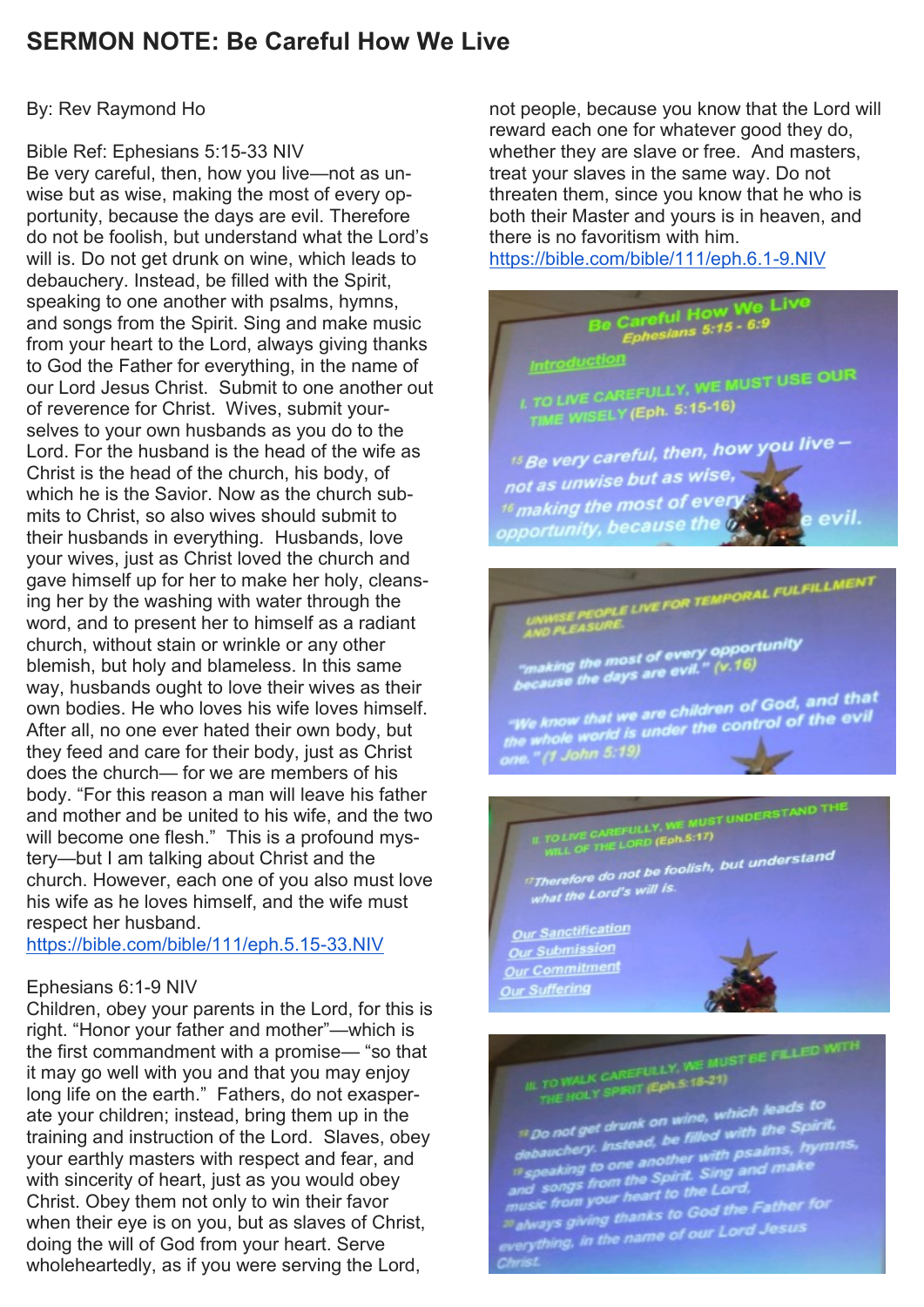# III. TO WALK CAREFULLY, WE MUST BE FILLED WITH THE HOLY SPIRIT (Eph.5:18-21)

<sup>18</sup>Do not get drunk on wine, which leads to debauchery. Instead, be filled with the Spirit, <sup>13</sup> speaking to one another with psalms, hymns, and songs from the Spirit. Sing and make music from your heart to the Lord, to always giving thanks to God the Father for everything, in the name of our Lord Jesus **Christ** 

<sup>21</sup> Submit to one another out of reverence for

- A BEING FILLED WITH THE SPIRIT IS ONGOING AND REPEATED
- 
- **B. TO BE FILLED WITH THE SPIRIT RESULTS IN<br>SINGING, THANKFULNESS, AND MUTUAL<br>SUBMISSION IN OUR RELATIONSHIPS (5:19-21).**

**Chr** 

"speaking to one another with psalms, hymns, and songs from the Spirit" '5:19a)

- 
- A BEING FILLED WITH THE SPIRIT IS ONGOING AND REPEATED. **B. TO BE FILLED WITH THE SPIRIT RESULTS IN<br>SINGING, THANKFULNESS, AND MUTUAL<br>SUBMISSION IN OUR RELATIONSHIPS (5:19-21).**
- 
- "speaking to one another with psalms, hymns, and songs from the Spirit" (5:19a) Sing and make music from your heart to the
- Lord" (5:19b)
	- 2. THANKFULNESS<br>"always giving thanks to God the Father for **THANKFULNES** everything" (5:20)

## **3. MUTUAL SUBMISSION**

"Submit to one another out of reverence for Christ." (5:21)

- a) Submission in the marriage relationship (5:22-32)
	-
- <sup>22</sup> Wives, submit yourselves to your own husbands as you do to the Lord.
- <sup>23</sup> For the husband is the head of the wife as Christ is the head of the church, his body, of
- which he is the Savior. <sup>24</sup> Now as the church submits to Christ, so also wives should submit to their husbands in
- everything.

Proverbs 31:11,12: "Her husband has full<br>confidence in her ... she brings him good, not<br>harm, all the days of her life."



# b) Submission in the family (6:1-4)

- 
- 1Children, obey your parents in the Lord, for
- <sup>2</sup>"Honor your father and mother"-which is the
- first commandment with a promise <sup>3 "so that it may go well with you and that you</sup> may enjoy long life on the earth."
- 

# b) Submission in the family (6:1-4)

- fchildren, obey your parents in the Lord, for
- <sup>2</sup> "Honor your father and mother"-which is the first commandment with a promise-
- <sup>3</sup> "so that it may go well with you and that you
- may enjoy long life on the earth.'

"Fathers, do not exasperate your children; instead, bring them up in the training and instruction of the Lord.